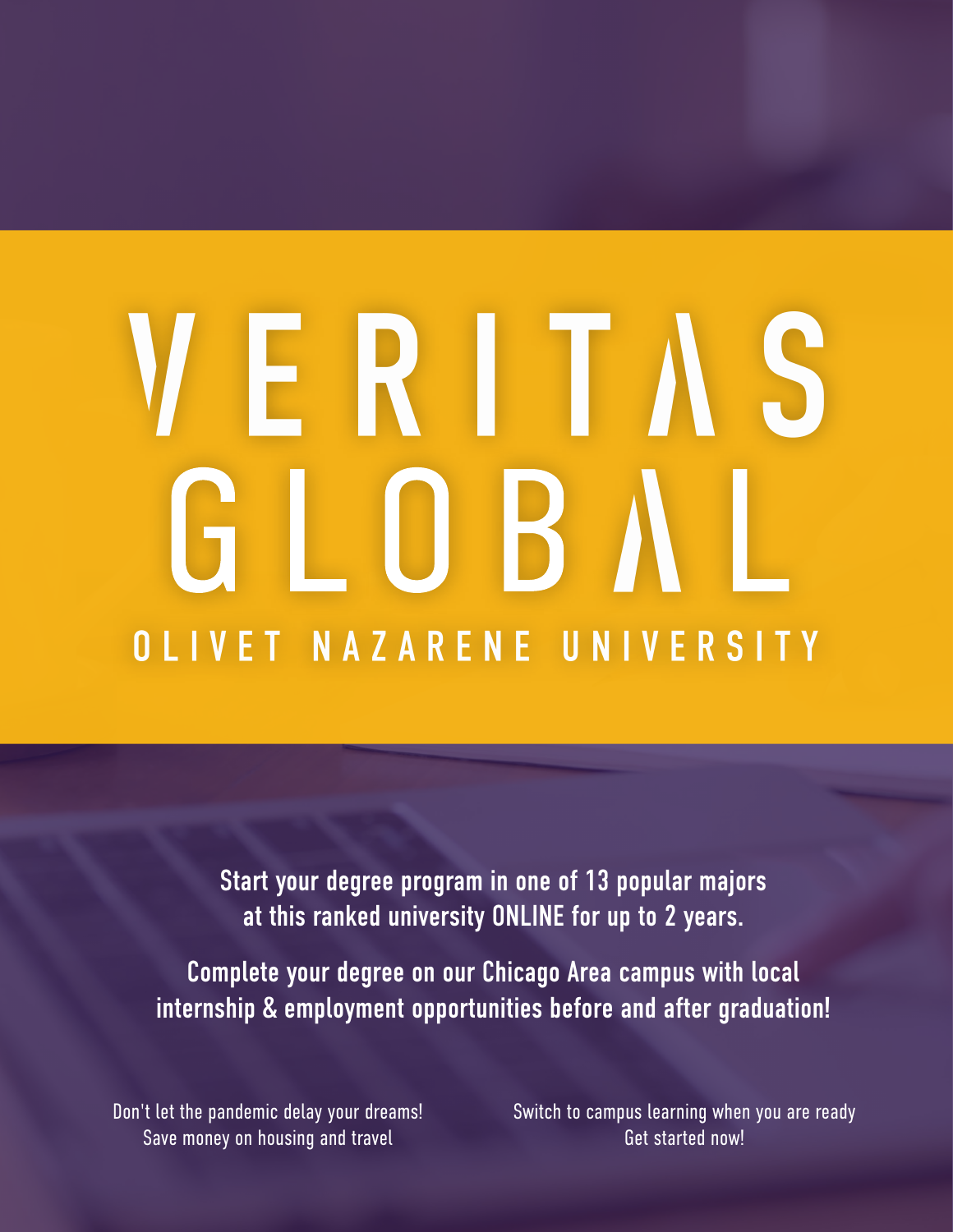# ABOUT VERITAS GLOBAL

# ACADEMIC PROGRAM

1-4 semesters fully online academic program leading to completion of a bachelor's degree on the campus of Olivet Nazarene University near the world-class city of Chicago, Illinois.

### STRUCTURE & LOAD

All courses are offered during Olivet's standard fall / spring schedules. Most courses are 8-week block courses. Students complete 14-17 credits per semester, taking two or three courses per block plus the 1-credit Veritas Community Seminar course each semester for all fulltime Veritas students. The unique and exciting Seminar allows students to unite with their classmates in the pursuit of learning, camaraderie, and academic excellence.

### MODALITY

All Veritas courses are fully online with no on ground requirements. Courses are primarily asynchronous to maximize flexibility and accommodate time zone differences. Each course requires one hour per week of full-class synchronous learning, allowing students to enjoy live interaction with professors and classmates from around the world, a special feature not found in other online programs of study.

# **TECHNOLOGY**

Each student must have access to reliable internet, a computer that will accommodate video conferencing programs, and a fully-functional webcam/microphone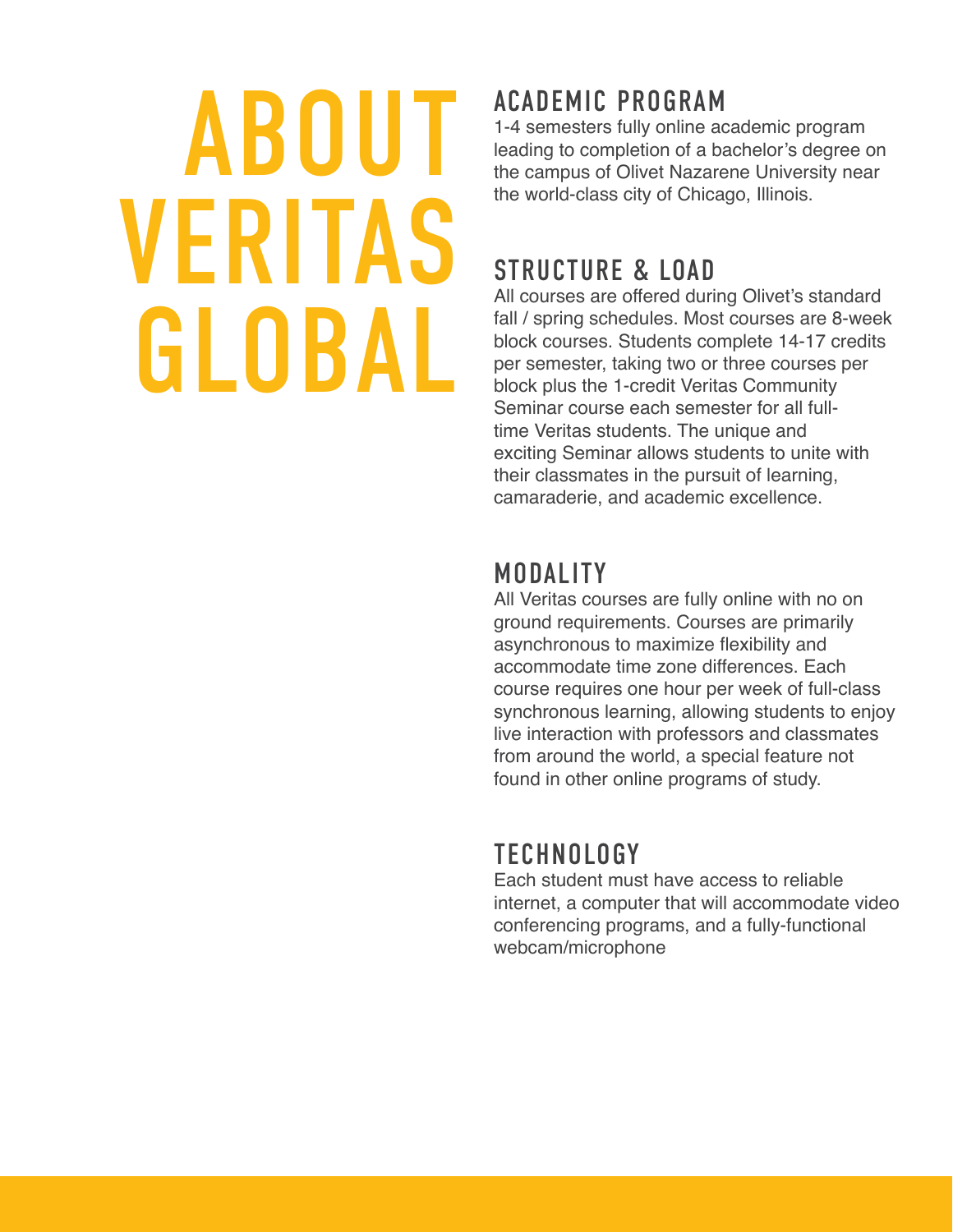# MAJORS

### ACTUARIAL SCIENCE

This B.S. program is designed for math oriented students who want to enter this high paying and attractive career following graduation. Courses focus on all three areas of the Validation by Educational Experience (VEE): Economics, Corporate Finance and Mathematical Statistics. Students will also be prepared to take the first two required exams: the Probability and Financial Mathematics exams.

### INTERNATIONAL BUSINESS

The Bachelor of Science (B.S.) degree in International Business is a program designed for the globally-minded student interested in practicing business cross-culturally. A degree in international business prepares students for careers with companies and organizations that operate within a global context.

#### COMMUNICATION STUDIES

The Bachelor of Arts (B.A.) or Bachelor of Science (B.S.) or minor in Communications Studies will help you understand the process, art, and science of connecting in a meaningful way with others. This program combines theory with practical communication skills to prepare students for a wide-variety of careers that demand strong oral and written communication skills.

### CORPORATE COMMUNICATION

The Bachelor of Science (B.S.) in Corporate Communication focuses on the organizational skills necessary in today's high-tech and challenging business environment. Corporate communicators are the voice of companies or organizations, and know how to build effective teams, convince the public of notable contributions, and manage difficult situations with appropriately crafted words and presentations.

### COMPUTER SCIENCE

The B.S. in Computer Science is designed so that students will have a foundation in a wide range of disciplines in the Computer Science and Emerging Technologies (CSET) field. Students will take CSET core courses intermixing them with courses specific to their concentration. CSET offers three concentrations to choose from in the B.S. Computer Science degree.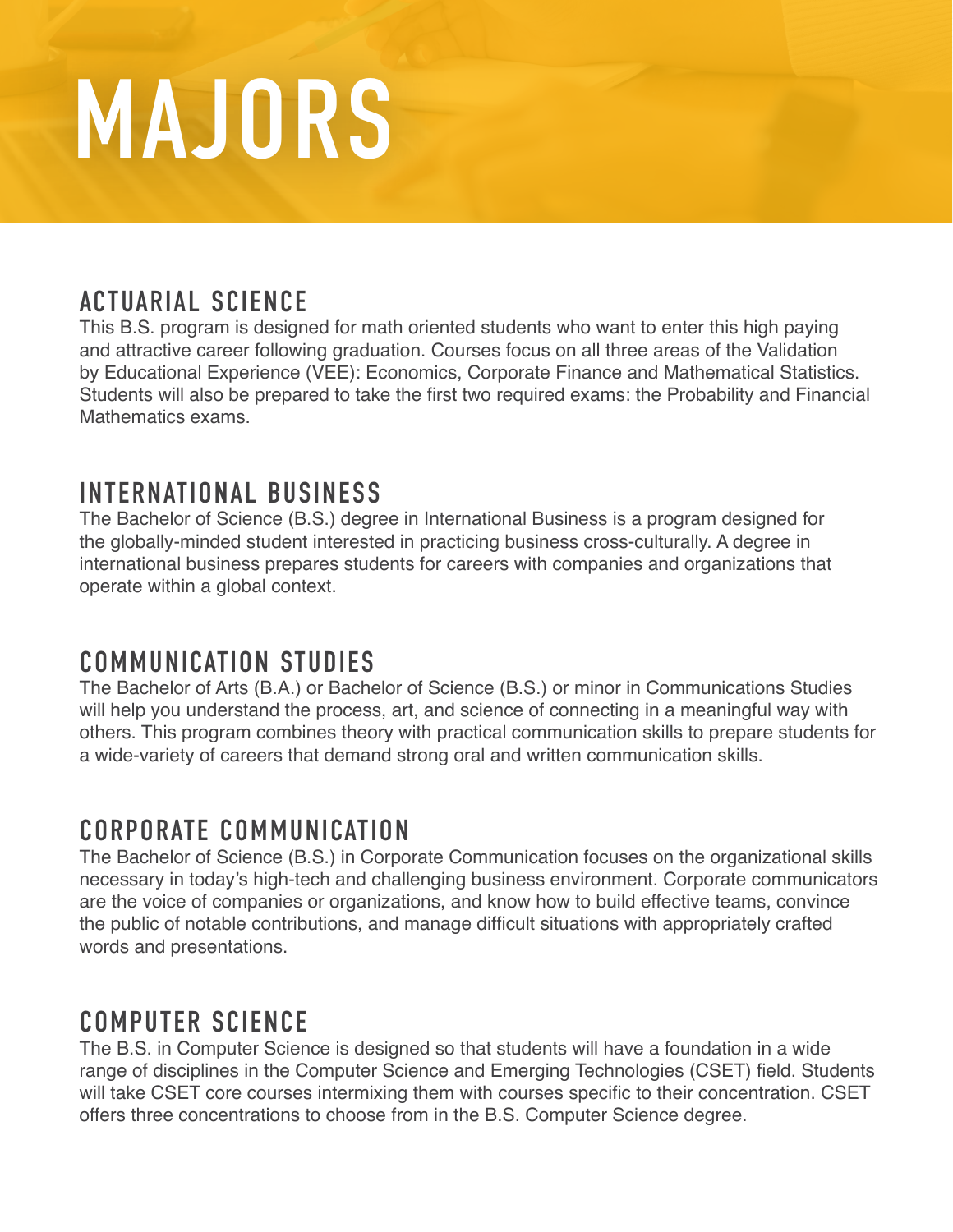# MAJORS

### **CYBERSECURITY**

Whether it is in education, military, healthcare, criminal justice, or business, Cybersecurity experts are in demand globally. This program focuses on developing the technical competence needed to fill the growing number of positions across the world. By taking several additional network specific courses, students may earn a double major in Computer Science and in Cybersecurity.

### DATA SCIENCE

A relatively new field, data science has come into existence because of the massive amounts of data to manage and process in our information age. Students learn computer techniques to access data and to use statistical techniques to analyze the data. Completing the degree requirements prepares students for careers in the fields of big data, data analytics, or business analytics.

#### MATHEMATICS

The Bachelor of Science (B.S.) in mathematics is designed for the student interested in both math theory and applied mathematics. What students learn as a mathematics major mathematical theory; algorithms; using computational technology to solve problems — opens the door to a career in nearly every field. There are two basic types of mathematics, Theoretical Mathematics and Applied Mathematics, and students study both at Olivet.

#### MULTIMEDIA COMMUNICATION: FILM STUDIES

This major is for the student who desires to creatively communicate inspiring, encouraging, and challenging stories through a career in the film industry. Olivet students produce short films, music videos, news programs and other creative projects in our studios using high-end HD equipment. Students spend their last semester in Hollywood for additional coursework and a film industry internship.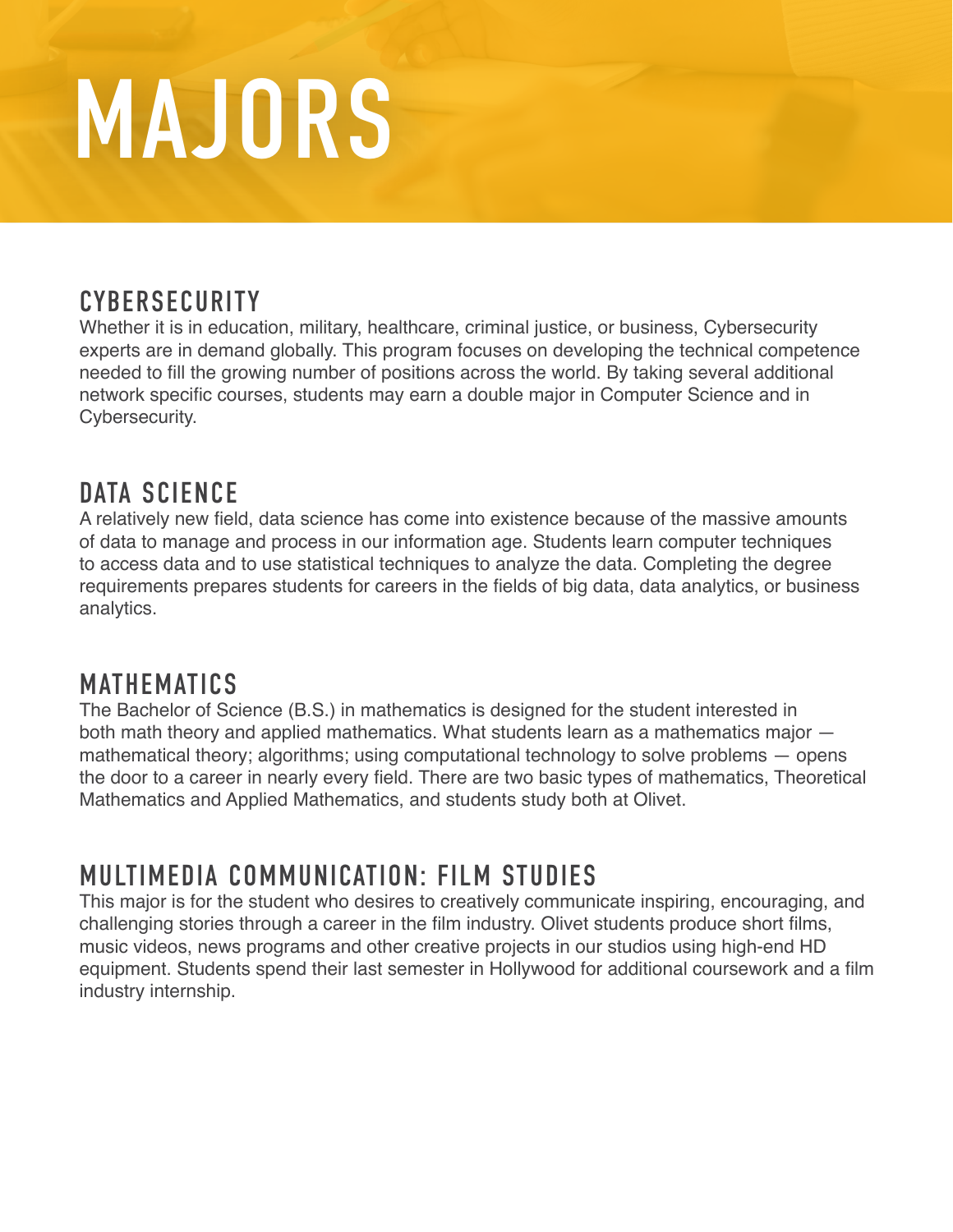# MAJORS

### MULTIMEDIA COMMUNICATION: JOURNALISM

Multimedia Journalism is ideal for the student who wishes to be at the forefront of the world's news crafting the culture. Students participate in a variety of journalism opportunities, including the award-winning campus newspaper, Olivet Gazette. Students have the option of studying one semester in New York City taking upper division coursework while completing an internship at a New York City media organization.

# MULTIMEDIA COMMUNICATION: RADI0 & RECORD INDUSTRY

This B.S. degree is for the student who desires a career in radio or the recording industry. Whether as an on-air personality, or in the production or promotions side, an Olivet degree sets broadcasters up for success. With solid skills in production, writing and editing, as well as critical thinking abilities and valuable experience in an exciting internship, Radio students benefit from the skills and knowledge of professors who are already successful in the professional world.

# MULTIMEDIA COMMUNICATION: TELEVISION & VIDEO PRODUCTION

With a career in television or video production, our grads have the power to influence millions. Olivet students learn the fundamentals of television production — cameras, audio, lighting, studio work, field work and editing and produce short films, music videos, news programs and other creative projects. Access ONU, our campus news video magazine, employs students to report, anchor, direct, edit or assist with the productions.

### **PSYCHOLOGY**

A degree in Psychology prepares students for graduate work or a position in a variety of human service careers. Olivet Psychology majors learn human development, interpersonal relationships, abnormal behaviors, learning and behavior modification, cognitive processing, brain-behavior relationships, counseling processes and techniques, and common research methods.